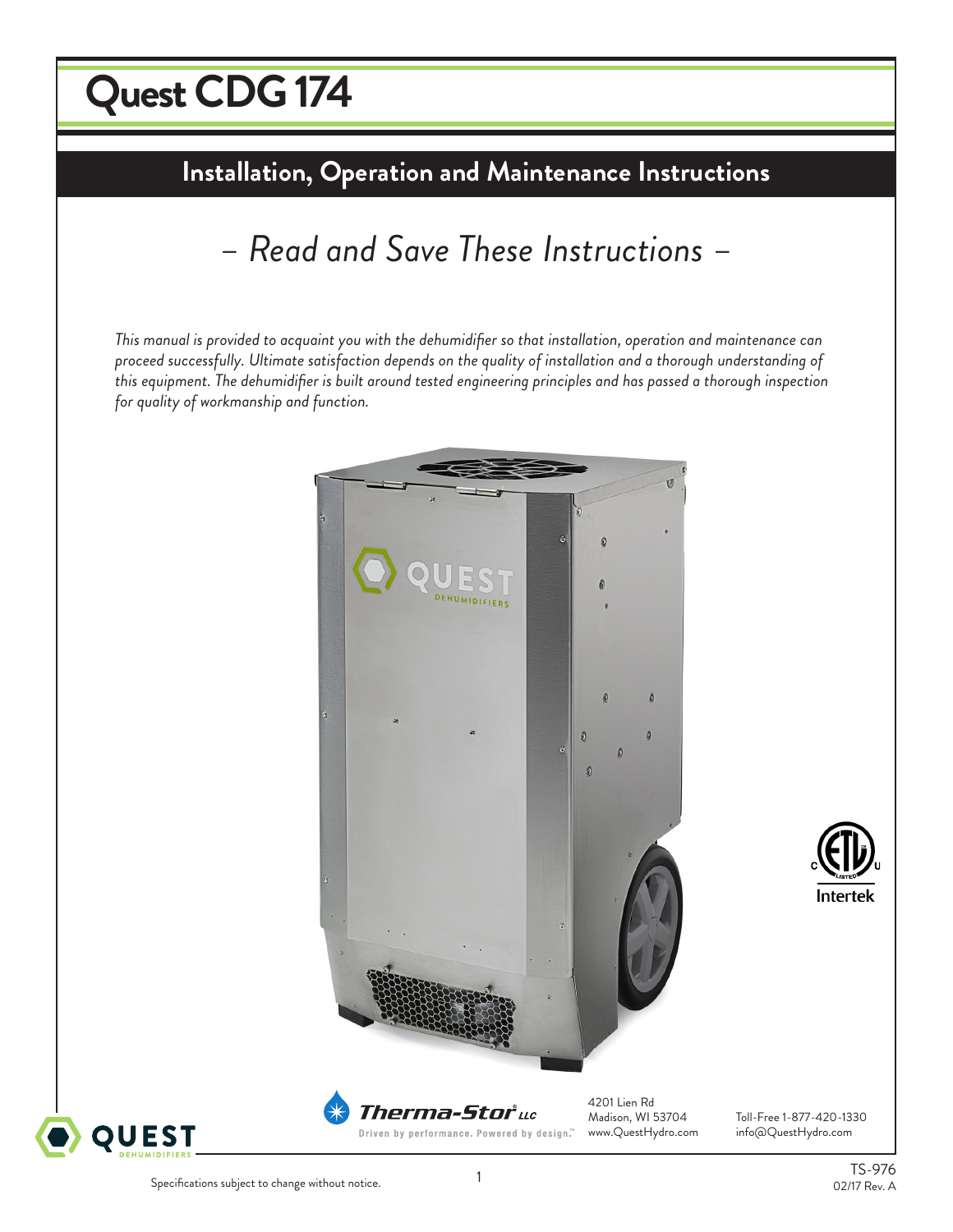# Table of Contents

| 1. |                                    |  |  |  |  |  |
|----|------------------------------------|--|--|--|--|--|
|    |                                    |  |  |  |  |  |
|    |                                    |  |  |  |  |  |
|    |                                    |  |  |  |  |  |
|    |                                    |  |  |  |  |  |
|    |                                    |  |  |  |  |  |
|    |                                    |  |  |  |  |  |
|    |                                    |  |  |  |  |  |
|    |                                    |  |  |  |  |  |
|    |                                    |  |  |  |  |  |
|    |                                    |  |  |  |  |  |
|    |                                    |  |  |  |  |  |
|    |                                    |  |  |  |  |  |
|    |                                    |  |  |  |  |  |
|    |                                    |  |  |  |  |  |
|    |                                    |  |  |  |  |  |
|    |                                    |  |  |  |  |  |
|    |                                    |  |  |  |  |  |
|    |                                    |  |  |  |  |  |
|    |                                    |  |  |  |  |  |
|    |                                    |  |  |  |  |  |
|    |                                    |  |  |  |  |  |
|    |                                    |  |  |  |  |  |
|    |                                    |  |  |  |  |  |
|    | 4.7 Condensate Pump Replacement 11 |  |  |  |  |  |
|    |                                    |  |  |  |  |  |
|    |                                    |  |  |  |  |  |
|    |                                    |  |  |  |  |  |
|    |                                    |  |  |  |  |  |

O QUEST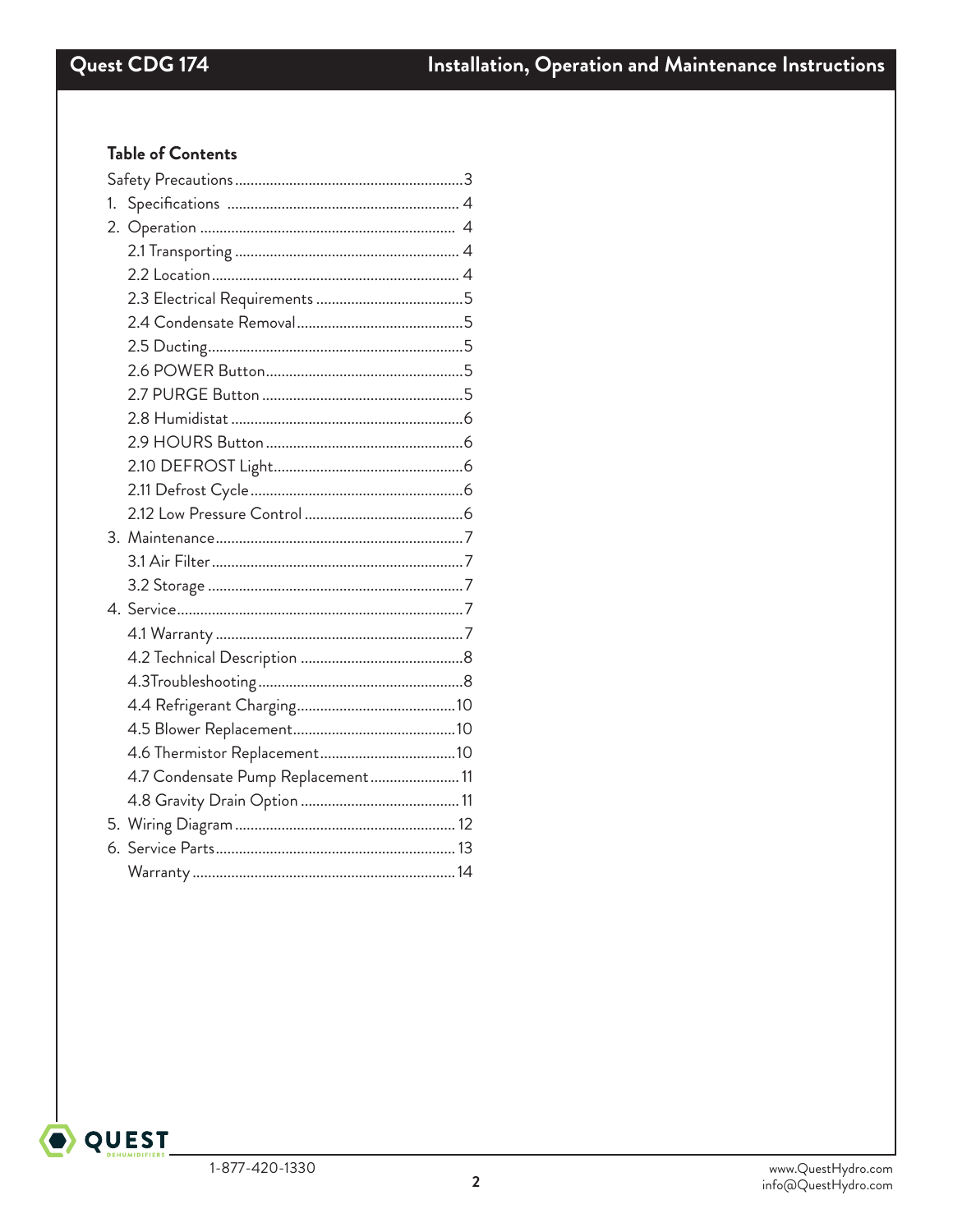# **Safety Precautions**

Read the installation, operation and maintenance instructions carefully before installing and operating this device. Proper adherence to these instructions is essential to obtain maximum benefit from your Quest CDG 174.

# **READ AND SAVE THESE INSTRUCTIONS**

- The device is designed to be installed INDOORS IN A SPACE THAT IS PROTECTED FROM RAIN AND FLOODING.
- Install the unit with space to access the back or side panels for maintenance and service. DO NOT INSTALL UNIT WITH THE SERVICE PANELS INACCESSIBLE.
- Avoid directing the discharge air at people, or over the water in pool areas.
- If used near a pool or spa; be certain there is NO chance the unit could fall into the water, be splashed and that it is plugged into a GFI GROUND FAULT INTERRUPT OUTLET.
- DO NOT use the device as a bench or table.
- DO NOT place the device directly on structural members. Provide vibration isolation in order to minimize operational vibration and/or noise.
- A drain pan MUST be placed under the unit if installed above a living area or above an area where water leakage could cause damage
- If the supply cord is damaged, it must be replaced by the manufacturer, its service agent or similarly qualified person in order to avoid a hazard.

**QUEST**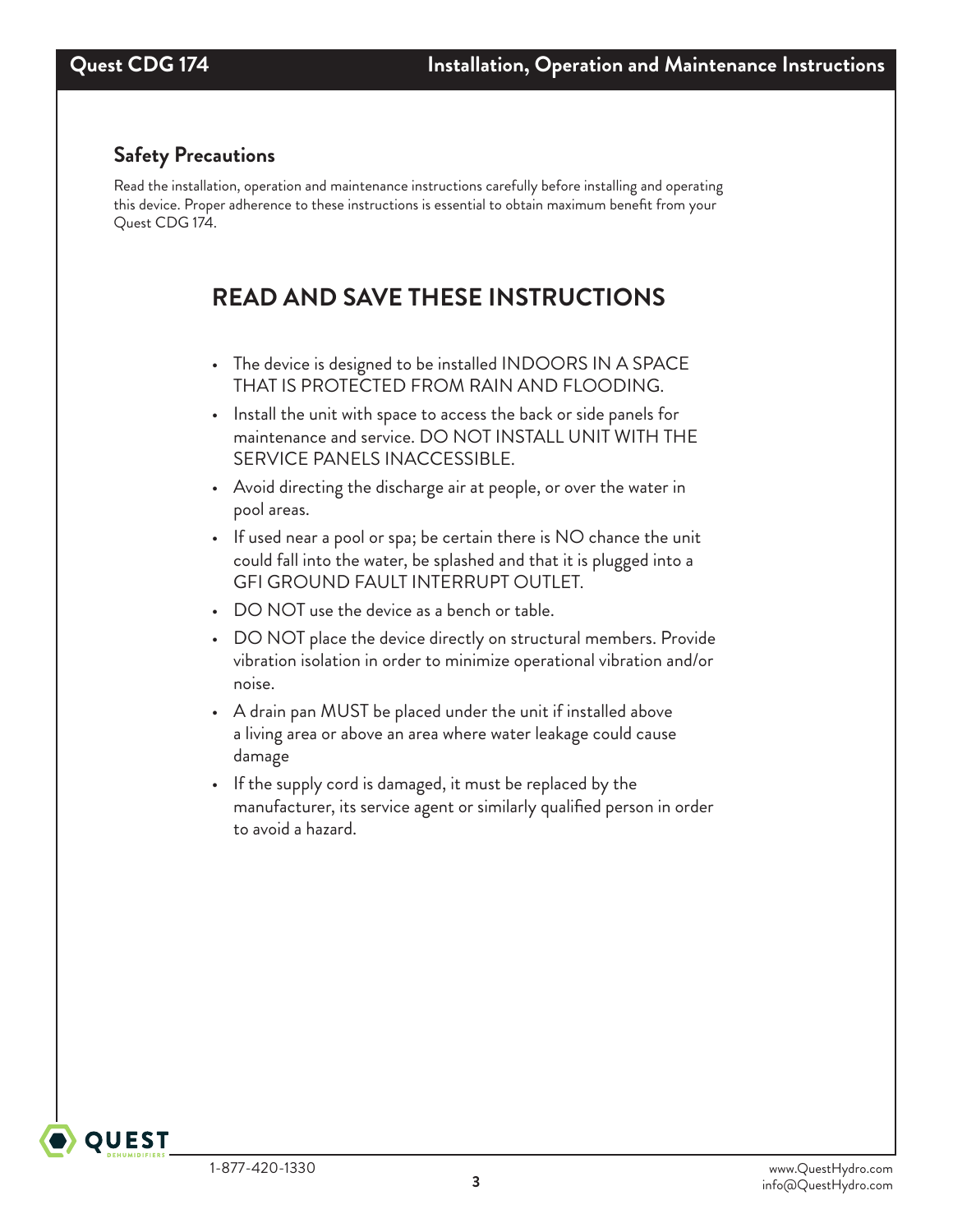## **1. Specifications**

| Part No.              | 4031170                                                                                                          |
|-----------------------|------------------------------------------------------------------------------------------------------------------|
| Power                 | 10 amps, 115 Vac, Grounded                                                                                       |
| Capacity              | 176 pints/day @ AHAM 80°F, 60% RH                                                                                |
| Blower                | 380 CFM without external ducting                                                                                 |
| Cord                  | 25' 14ga Power Cord                                                                                              |
| Refrigerant<br>Charge | 1 lb., 15 oz. R410a                                                                                              |
| Operating<br>Range    | 33°F to 105°F                                                                                                    |
| Filters:              | 15.5" x 19.5" x 1.75" Pleated Media MERV-11                                                                      |
| Duct<br>Options:      | Inlet - 12" Flex-Duct<br>Outlet - 10" Lay-Flat                                                                   |
| Warranty              | Five years;<br>1st year 100% of Parts and Labor<br>2nd-5th year 100% of Parts of sealed<br>refrigeration system. |
| <b>Dimensions</b>     | Width 20", Depth 23", Height 40"                                                                                 |
| Weight                | $135$ lbs.                                                                                                       |

# **2. Operation**

Place dehumidifier inside structure, place condensate hose into a drain, or a very large container, and turn on. To decrease drying times, make sure all windows and doors are closed to the outside and seal off the wet area from any unaffected areas.

## **2.1 Transporting**

The Quest CDG 174 must always be upright when transported by vehicle. It may be tipped on to its handle and back for loading and moving by hand.

# **2.2 Location**

# AWARNING

**Note the following precautions when locating the** *Quest CDG 174***:**

- It is designed to be used **INDOORS ONLY.**
- If used in a wet area, plug it into a **GROUND FAULT INTERRUPTER.**
- **DO NOT** use the Quest CDG 174 as a bench or table.
- It must always be used in the upright position.
- The air inlet on top and the front outlet must be at least 1 foot from walls and other obstructions to air flow.
- If the humid area is very large, dehumidification can be improved by adding an outlet duct to circulate air to stagnant areas (see Sec. 2.5).

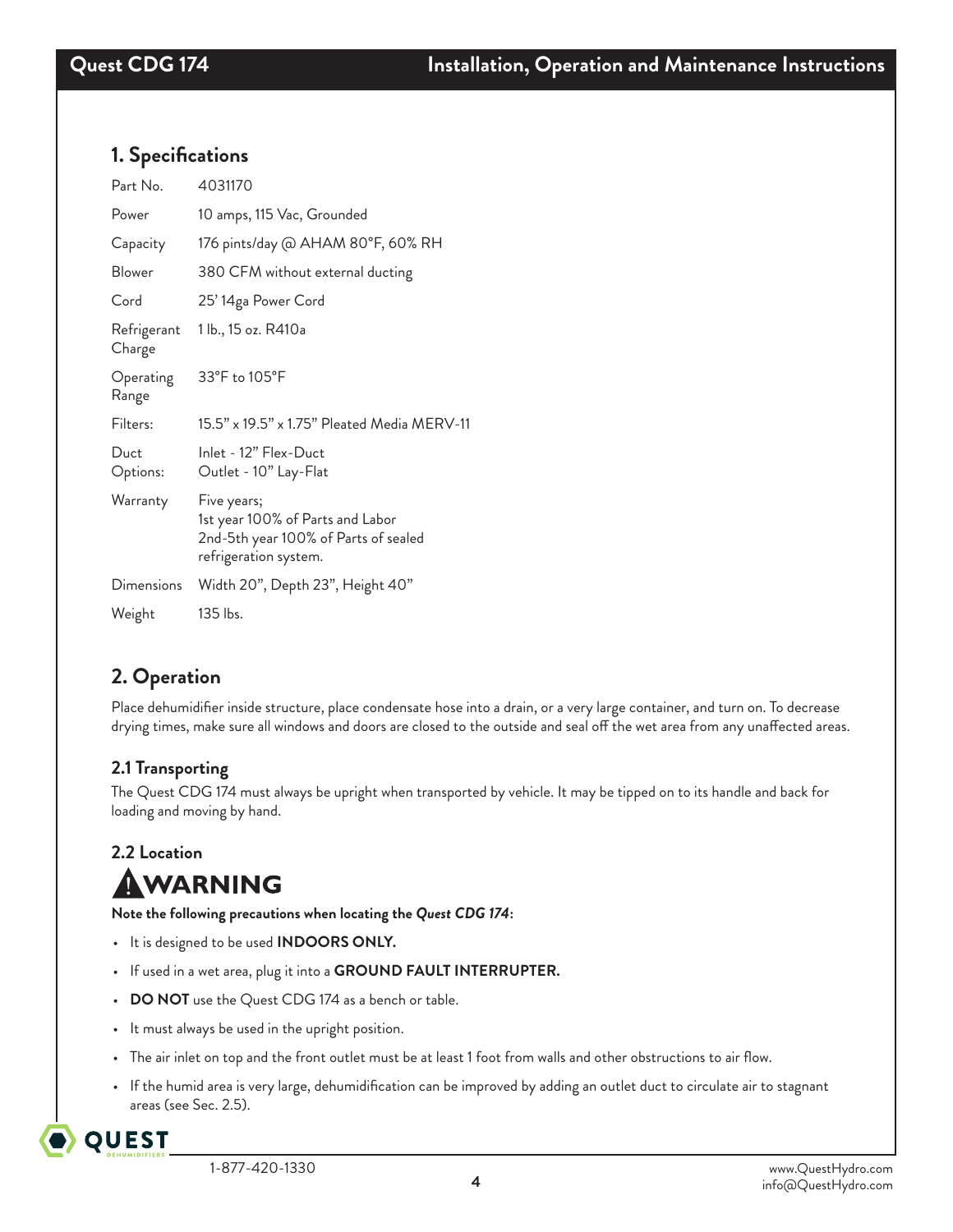#### **2.3 Electrical Requirements**

The Quest CDG 174 can be plugged into a grounded 15 Amp circuit. At 80°F, 60% RH, it draws 10 Amps. Due to the high percentage of a 15 Amp circuit's capacity that the unit uses, the circuit should be dedicated to running it only. Amp draw decreases at lower loads and increases at higher loads. At extremely high loads, a 20 Amp circuit may be required.

If an extension cord is required, it must have a minimum of 12 gauge conductors if 25 feet long or less and 10 gauge conductors if greater than 25 feet long.

#### **2.4 Condensate Removal**

The Quest CDG 174 is equipped with an internal condensate pump to remove the water that is condensed during dehumidification. This allows the condensate to be pumped 30' with the attached hose. If the condensate must be pumped more than 20 feet above the unit, a second pump must be added to relay the condensate.

#### **2.5 Ducting**

A detachable rectangular exhaust collar is supplied that will allow 10" round lay-flat duct to be attached to the Quest CDG 174 outlet.

To attach ducting to a collar, put the plastic duct end through the collar center and roll the duct end outward so that it overlaps the outside of the collar. The duct and collar may then be quickly attached to the Quest CDG 174 by snapping the collar over the four screws at the blower outlet.

#### **2.6 Power Button**

Press the POWER button to turn the dehumidifier on or off. When starting the dehumidifier the display will show the accumulated hours. Press the POWER button again to turn the dehumidifier off. The display will also power off.

## **2.7 Pump Purge Button**

During normal operation the pump automatically cycles every four minutes. Press the PURGE button to remove condensate manually from the reservoir. There are several ways to manually remove water from the reservoir:

- 1. Press the PURGE button once and the pump will run for 20 seconds
- 2. Press and hold the PURGE button and the pump will run for up to 30 seconds
- 3. Press the PURGE button while the dehumidifier is powered off and the pump will run for 30 seconds.

Always manually purge the water reservoir before transport or storage. Turn off the power and allow the plugged in dehumidifier to rest 15 minutes before the final purge.

## **2.8 Humidistat**

Adjust the humidistat to the desired conditioned humidity. The humidistat has a range of 20% to 70% RH. "ON" will operate the unit continuously regardless of humidity.

#### **2.9 Hours Button**

Pressing the HOURS button displays the hour meter when the unit is turned off but plugged into power. To reset job hours, press and hold the HOURS button for 5 seconds when the unit is operating.

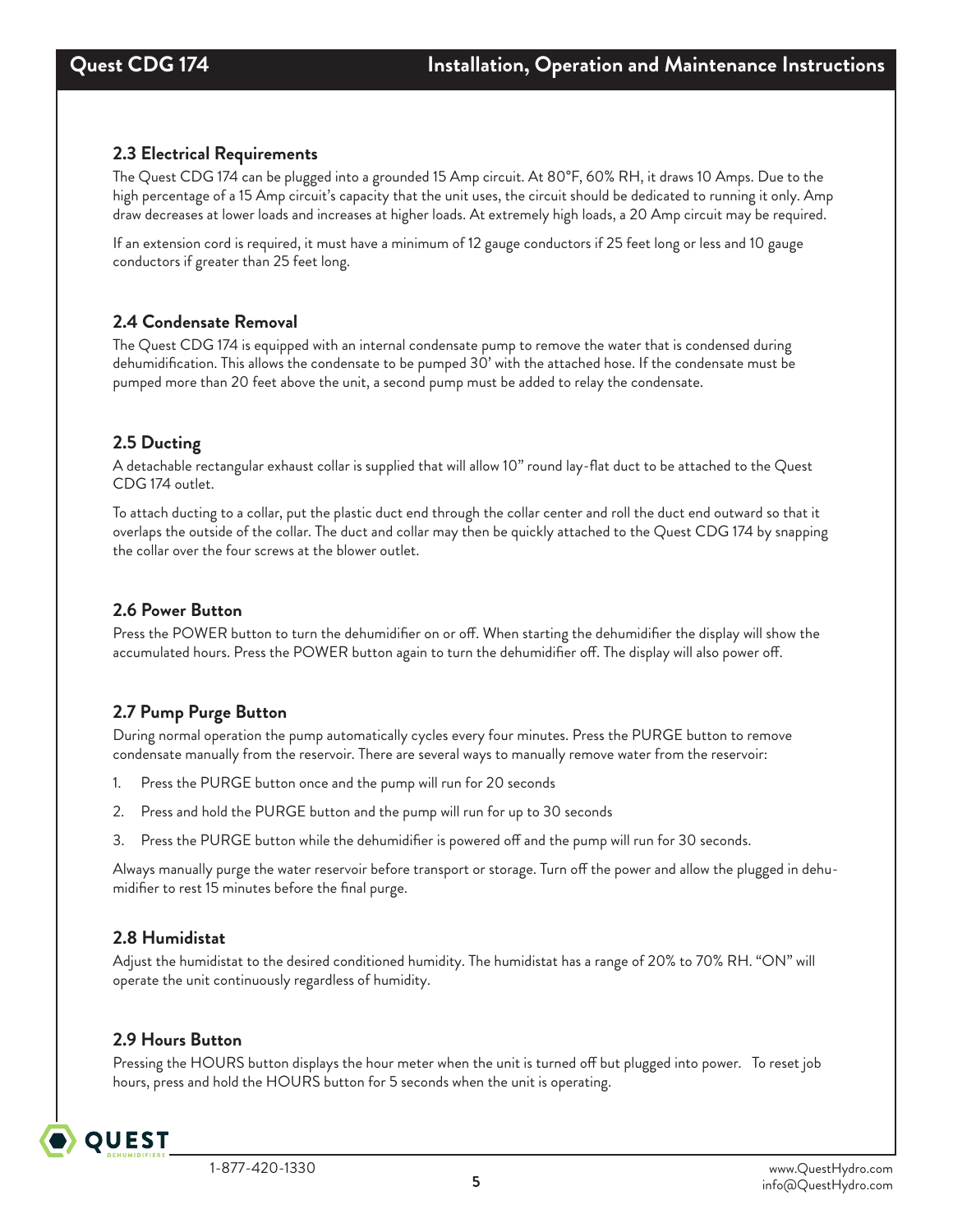## **2.10 Defrost Light**

The DEFROST light turns on when the unit is in defrost mode indicating when the compressor is off.

**DRYING TIP: Air's ability to absorb moisture from wet surroundings and the Quest CDG 174's ability to remove moisture from that air is greatly improved at higher temperatures. We recommend that the area to be dried be heated to over 70°F if possible. Less drying time will be required and efficiency will improve.**

## **2.11 Defrost Cycle**

If the evaporator coil's refrigerant temperature drops below the defrost set point, due to excessive frost formation, the thermistor activates the solid state control and the defrost light. The control cycles the compressor "off" and "on" by monitoring thermistor temperature. The air mover will continue to run, causing air to flow through the evaporator coil. The air will melt the ice that formed on the evaprator.

When the air temperature and/or humidity increases, the evaporator temperature will rise and the thermistor will end the defrost cycle restarting the compressor.

If the evaporator temperature does not reach the desired temperature, the compressor will start after 15 minutes. The system will start a timed defrost cycle. The timed defrost cycle ensures the unit will continue to remove water from the air in cool ambient conditions.

## **2.12 Low Pressure Control**

If the low side refrigerant drops into a low pressure situation that may harm the compressor, the solid state controls will sense the refrigerant conditions and shut off the compressor until the system automatically resets itself.

 The solid state control monitors the refrigerant conditions to ensure the system is protecting compressor at all times. The control protects the compressor from damage by monitoring cycles, pressures, and system performance.

# **3 Maintenance**

## **3.1 Air Filter**

**OUEST** 

The Quest CDG 174 is equipped with a pleated fabric air filter that must be checked regularly. The standard filter is a MERV-11 high efficiency filter. Operating the unit with a dirty filter will reduce the dehumidifier's capacity and efficiency and may cause the compressor to cycle off and on unnecessarily on the defrost control. Quest recommends changing the filter with each grow cycle.

**IMPORTANT:** DO NOT operate the unit without the filter or with a less effective filter as the heat exchanger and coils inside the unit could become clogged and require disassembly to clean.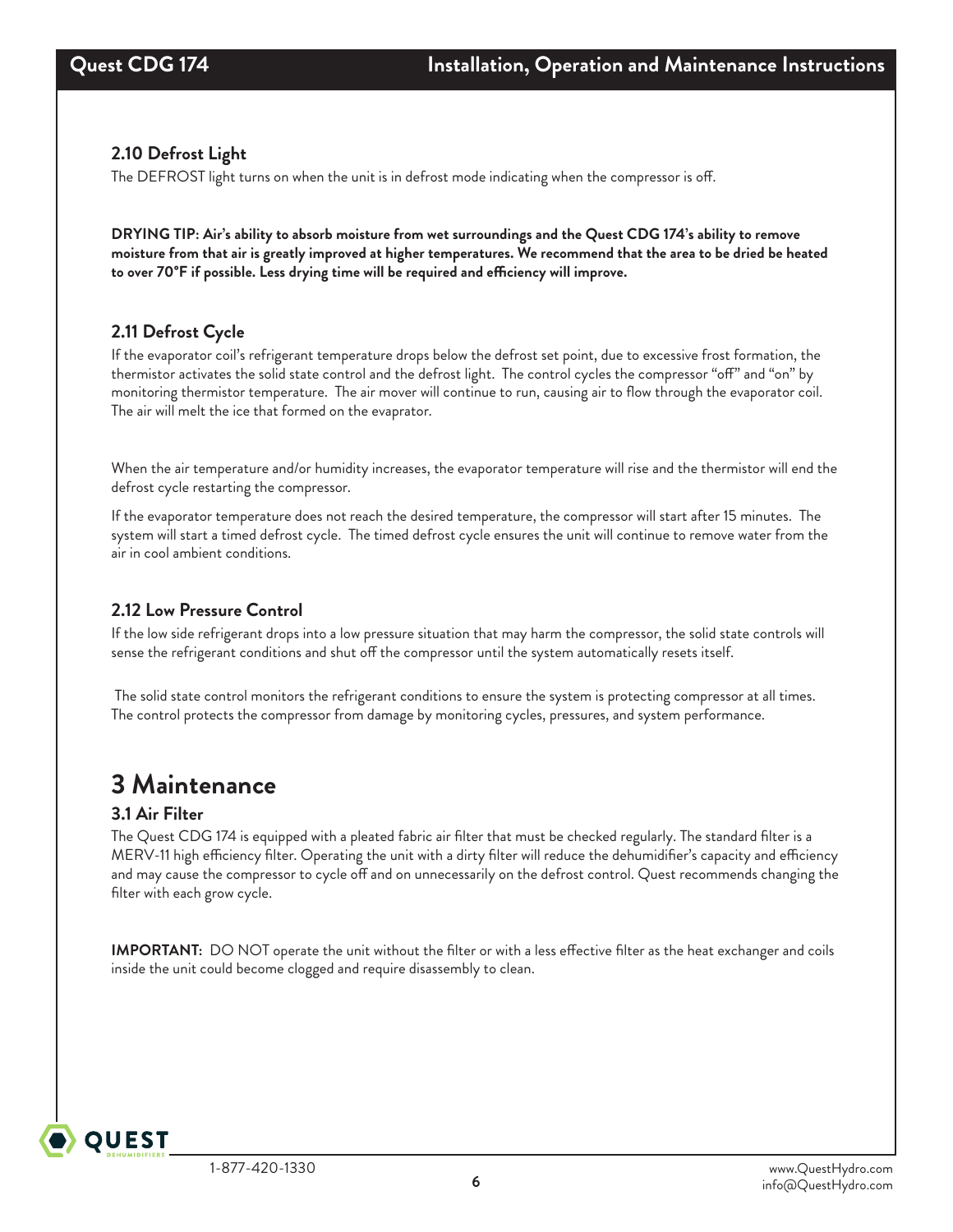#### **3.2 Storage**

There are two issues to consider when the Quest CDG 174 is stored between uses and both pertain to the water trapped in the unit: damage caused by freezing and biological growth. The effect of the trapped water can be greatly reduced if precautions are taken to remove as much as possible before storage.

- 1. Use the pump purge switch (see Sec. 2.7 and Fig. 4) to reduce the water level in the reservoir.
- 2. Stretch the hose flat to drain it completely.

If the unit will not be exposed to freezing temperatures, an alternative way to reduce biological growth is to flush the unit with a bio-fungicide that is approved for use with copper, aluminum and polyethylene. To flush:

- 1. Run the hose to a drain.
- 2. Plug in the unit but do not turn it on.
- 3. Remove the air filter. Slowly pour a quart of the chemical through the top grille so that it drains into the black plastic slots.
- 4. Hold in the pump purge switch to reduce the water level in the reservoir.
- 5. Flush with water.

# **4 Service**

# **ACAUTION**

**CAUTION: Servicing the** *Quest CDG 174* **with its high pressure refrigerant system and high voltage circuitry presents a health hazard that could result in death, serious bodily injury, and/or property damage. Only qualified service people should service this unit.**

## **4.1 Warranty**

A warranty certificate has been enclosed with this unit; read it before any repair is initiated.

If a warranty repair is required, call the factory first at 1-800-533-7533 for warranty claim authorization and technical assistance.

## **4.2 Technical Description**

The Quest CDG 174 uses a refrigeration system similar to an air conditioner's to remove heat and moisture from incoming air, and to add heat to the air that is discharged (see Fig. 2).

Hot, high pressure refrigerant gas is routed from the compressor to the condenser coil (see Figure 2). The refrigerant is cooled and condensed by giving up its heat to the air that is about to be discharged from the unit. The refrigerant liquid then passes through a filter/drier and capillary tubing which cause the refrigerant pressure and temperature to drop. It next enters the evaporator coil where it absorbs heat from the incoming air and evaporates.



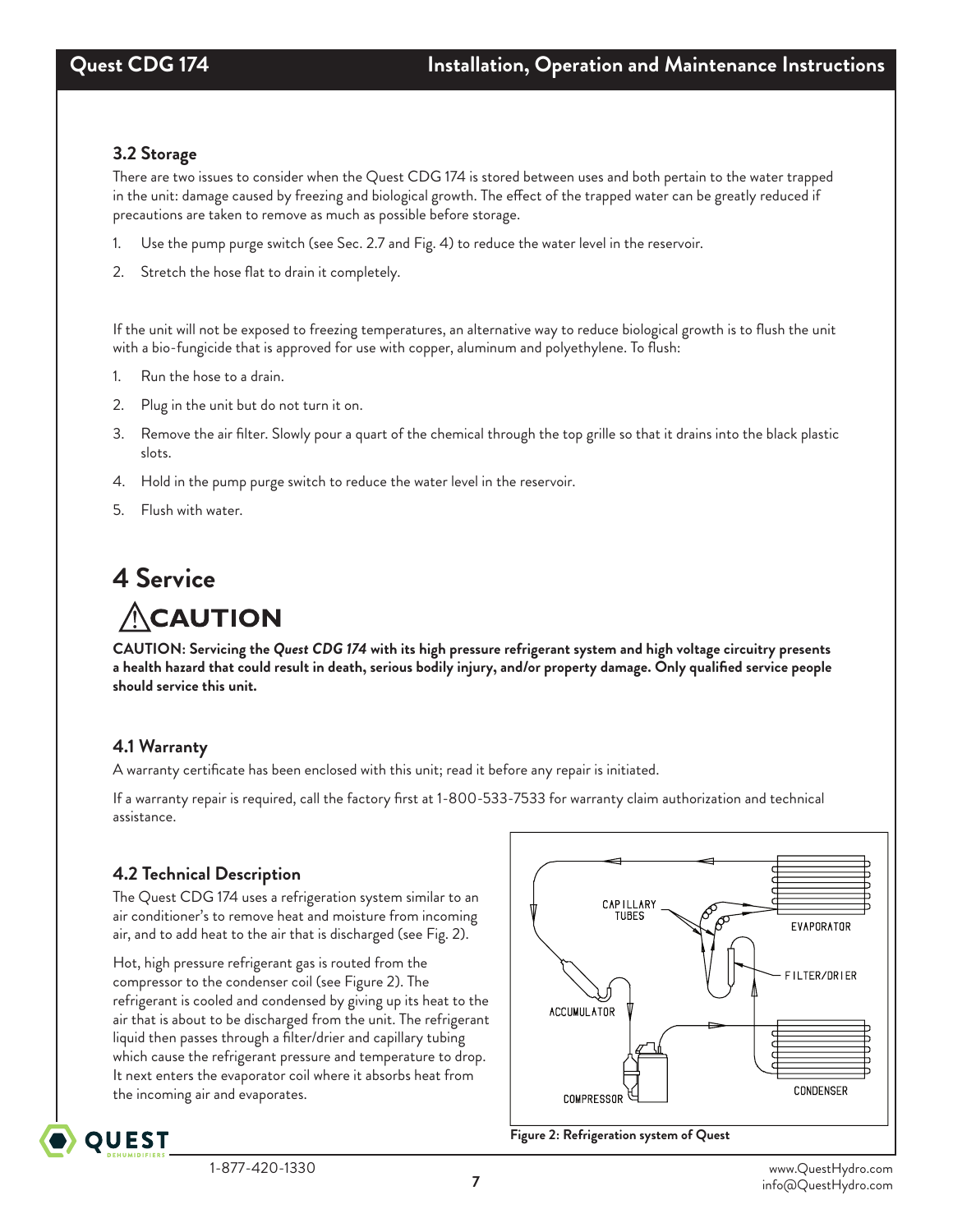The evaporator operates in a flooded condition, which means that all the evaporator tubes contain liquid refrigerant during normal operation. A flooded evaporator should maintain constant pressure and temperature across the entire coil, from inlet to outlet.

The mixture of gas and liquid refrigerant enter the accumulator after leaving the evaporator coil. The accumulator prevents any liquid refrigerant from reaching the compressor. The compressor evacuates the cool refrigerant gas from the accumulator and compresses it to a high pressure and temperature to repeat the process.

#### **4.3 Troubleshooting**

#### **No dehumidification, neither hour meter display nor compressor run and POWER button does not turn ON.**

- 1. Unit unplugged or no power to outlet
- 2. Defective control board
- 3. Loose connection in internal wiring

#### **No dehumidification, neither hour meter display nor compressor run with POWER button ON.**

- 1. Defective control board
- 2. Loose connection in internal wiring

#### **Some dehumidification, air mover runs continuously but compressor only runs sporadically.**

- 1. Unit is in defrost cycle, DEFROST light on
- 2. Check to make sure humidistat is set high enough
- 3. Defrost thermistor defective or loose
- 4. Loose connection in compressor circuit
- 5. Defective compressor overload
- 6. Defective compressor
- 7. Defective relay
- 8. Low refrigerant charge

#### **No dehumidification, air mover runs but compressor does not.**

- 1. Bad connection in compressor circuit
- 2. Check to make sure humidistat is set high enough
- 3. Safety float switch closed, check pump reservoir
- 4. Defective compressor capacitor
- 5. Defective compressor overload
- 6. Defective compressor
- 7. Defective control board
- 8. Low refrigerant charge

**OUEST**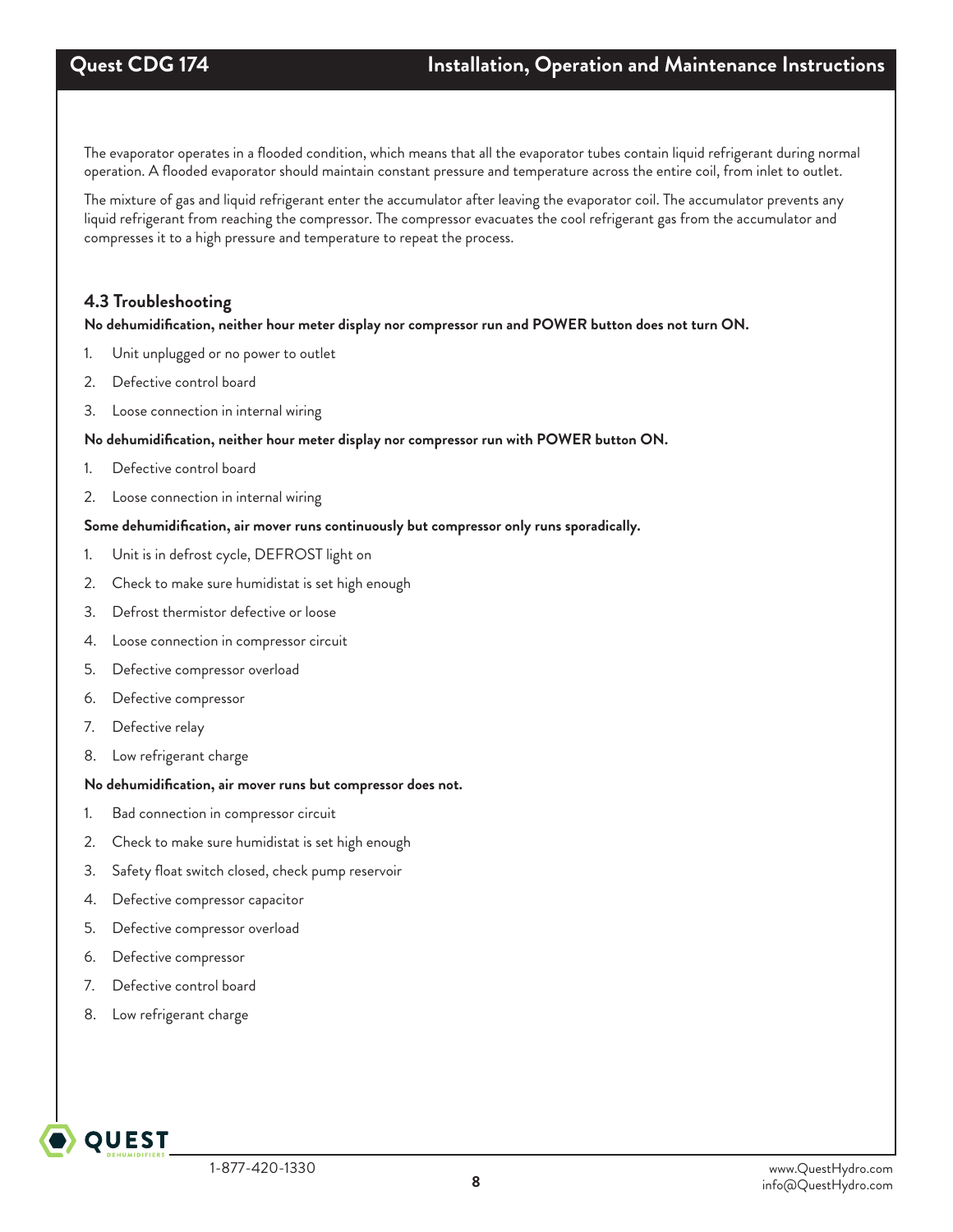#### **Air mover does not run. Compressor runs briefly but cycles on and off.**

- 1. Loose connection in blower circuit
- 2. Obstruction prevents impeller rotation
- 3. Defective air mover
- 4. Defective control board.

#### **Unit removes some water but not as much as expected.**

- 1. Air temperature and/or humidity have dropped
- 2. Check to make sure humidistat is set high enough
- 3. Humidity meter and/or thermometer used are out of calibration
- 4. Unit has entered defrost cycle
- 5. Air filter dirty
- 6. Defective defrost thermistor
- 7. Low refrigerant charge
- 8. Air leak such as loose front cover
- 9. Defective compressor
- 10. Restrictive exhaust or inlet ducting

#### **Unit runs but does not pump water.**

- 1. Hose kinked or plugged
- 2. Pump motor defective
- 3. Pump check valve plugged
- 4. Bad connection in pump circuit
- 5. Hose disconnected internally
- 6. Defective control board

#### **Unit pumps water automatically but not when PURGE button is pushed.**

- 1. Bad connection in PURGE button circuit
- 2. Defective control board

#### **Evaporator coil frosted continuously, low dehumidifying capacity.**

- 1. Defrost thermistor loose or defective
- 2. Low refrigerant charge

#### **Compressor runs with POWER button OFF.**

- 1. Defective relay
- 2. Defective control board
- 3. Upper housing not sealed to tower

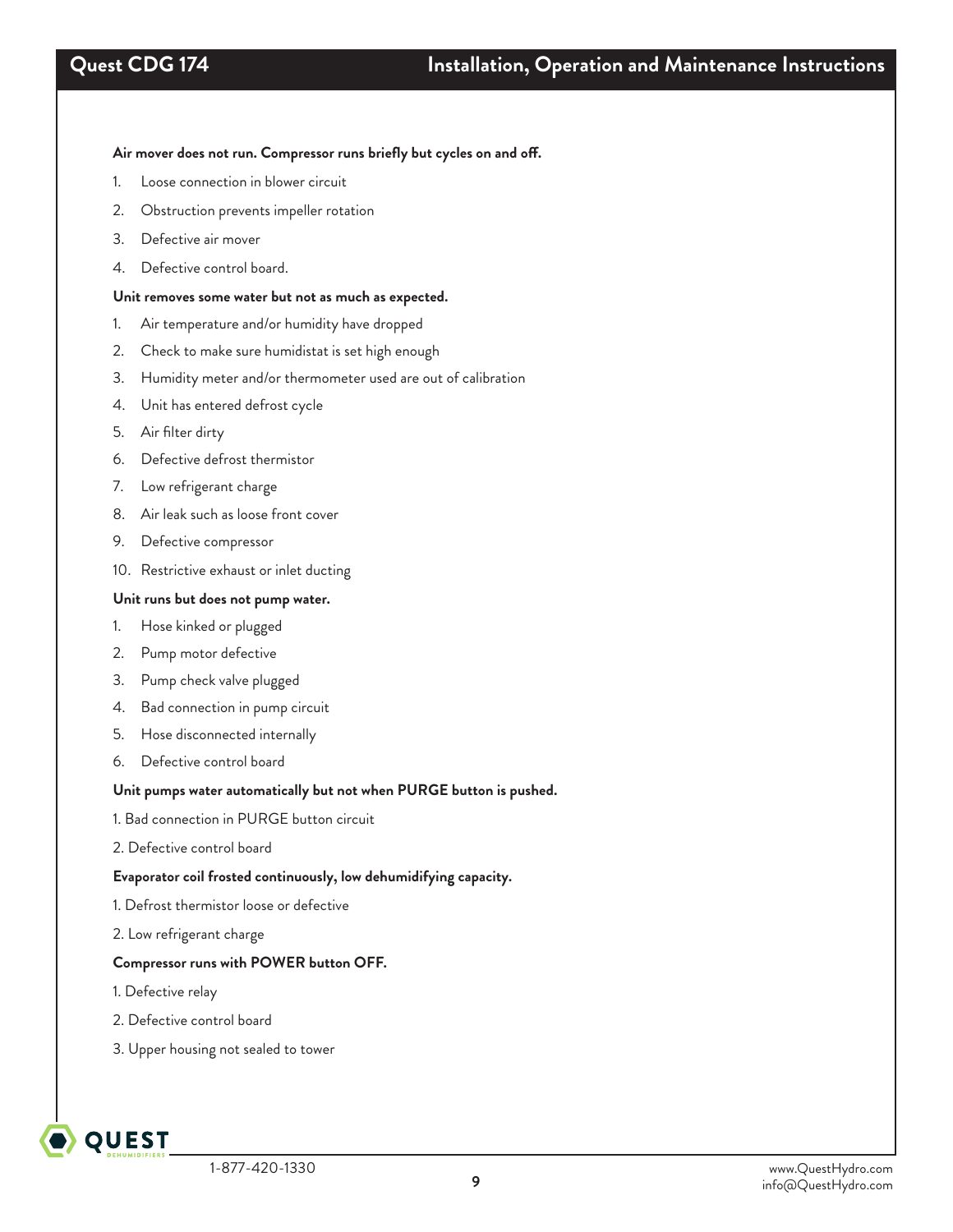## **4.4 Refrigerant Charging**

If the refrigerant charge is lost due to service or leak, a new charge must be accurately weighed in. If any of the old charge is left in the system, it must be removed before weighing in the new charge. Refer to the unit nameplate for the correct charge weight and refrigerant type.

#### **4.5 Blower Replacement**

The blower has a PSC motor and internal thermal overload protection. If defective, the complete assembly must be replaced.

- 1. Unplug power cord
- 2. Remove the front cover
- 3. Remove the 5 screws attaching blower inlet ring
- 4. Remove the 4 screws mounting impeller to underside of base plate
- 5. Disconnect the blower leads
- 6. Reassemble the new blower using the above procedure in reverse

#### **4.6 Thermistor Replacement**

The defrost thermistor probe is inserted into the coil measuring coil temperatures and reacts accordingly.

To replace thermistor:

- 1. Remove top cover and filter
- 2. Remove 5 screws holding front filter bracket
- 3. Remove the filter bracket and foam block underneath
- 4. Remove the 4 screws holding the control panel in place
- 5. Pull the thermistor probe from the evaporator coil, reinsert the new probe into the existing hole
- 6. Route the thermistor wire along the side of the heat exchanger
- 7. Detach and remove old thermistor wire from board
- 8. Attach thermistor probe wire onto board
- 9. Reassemble unit

## **4.7 Condensate Pump Replacement**

The internal condensate pump removes water that collects in the reservoir.

To replace the condensate pump:

- 1. Unplug the unit
- 2. Remove the rear skidplate
- 3. Unplug the pump wires from the wire harness
- 4. Remove the condensate hose and the screw attaching the pump bracket to the base
- 5. Replace the pump, hose, wiring, bolts, and cover in the reverse order

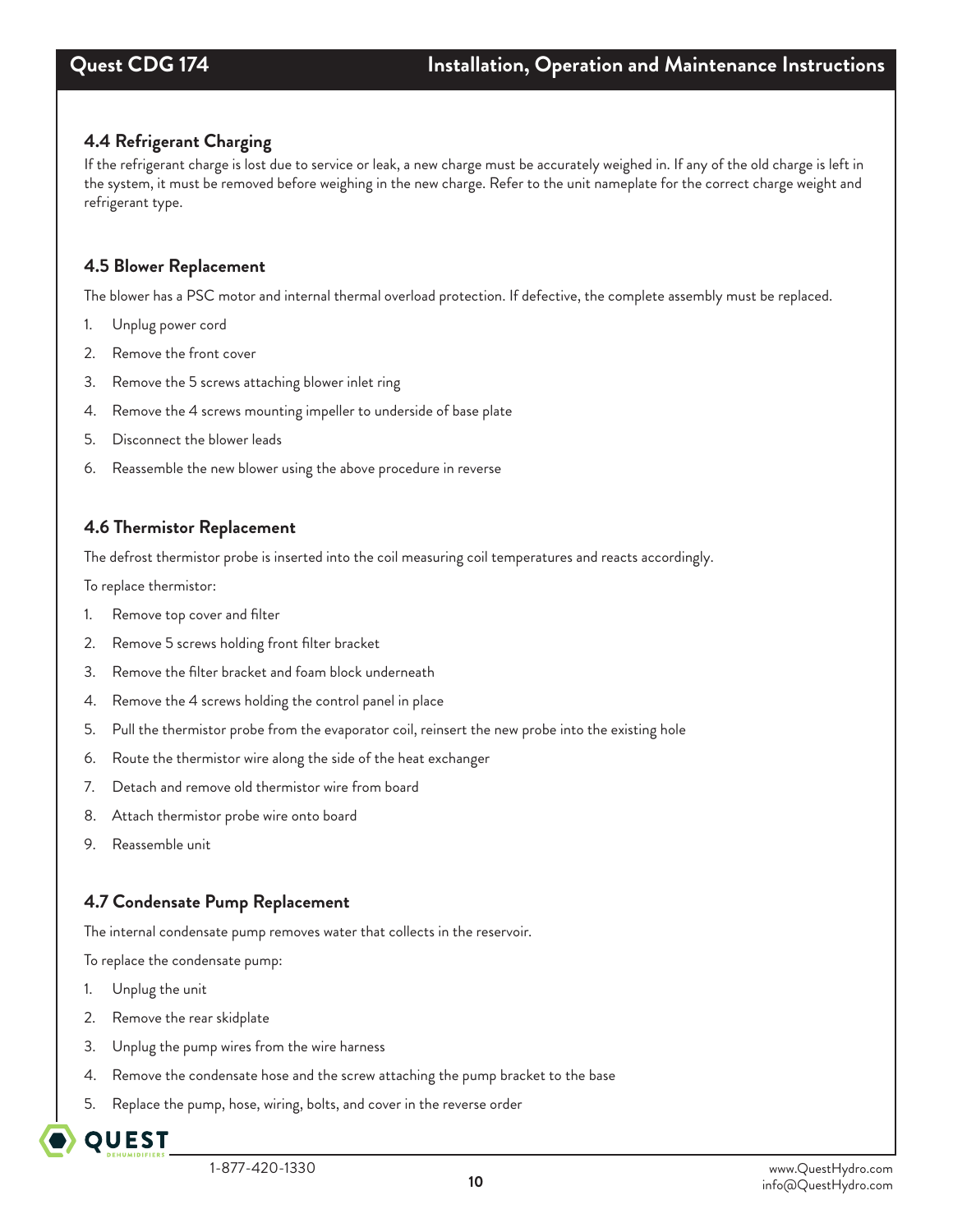## **4.8 Gravity Drain Option**

If the condensate pump fails and cannot be replaced immediately, the Quest CDG 174 can be used by draining by gravity.

- 1. Unplug the unit and remove the front cover.
- 2. Push the plastic plug on the right side (see Fig. 4) out from inside the unit.
- 3. Locate the heavy vinyl hose that connects the drain pan to the condensate pump. Pull the end out of the pump.
- 4. Remove tie wrap holding drain tube to suction line.
- 5. Push that end of the vinyl hose through the hole in the right side.
- 6. Connect a garden hose and run it to a drain. Keep the hose as flat to the floor as possible to avoid air pockets that would hinder draining. Placing the unit on something above the floor will also improve draining.

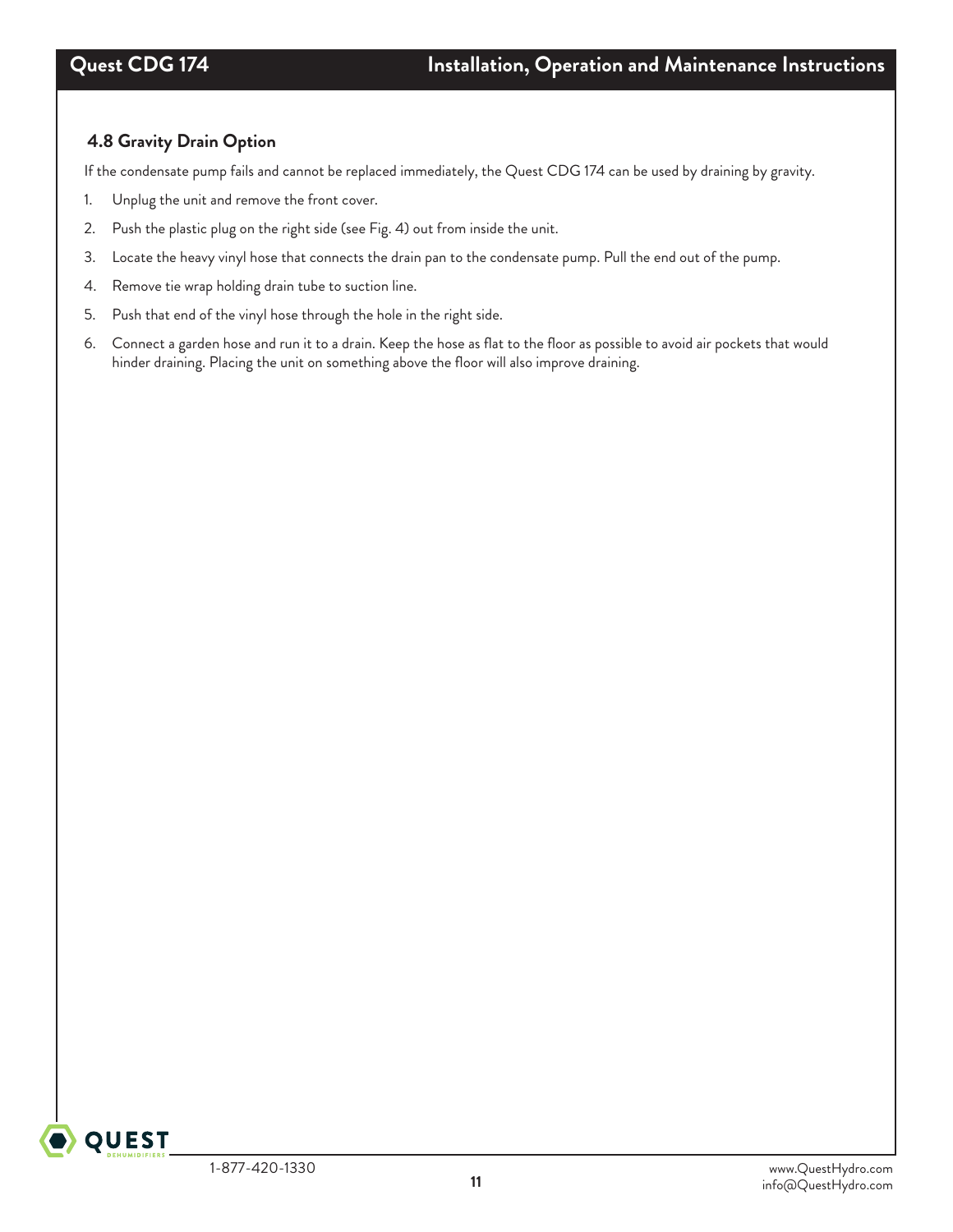# **5. Wiring Diagram**



Figure 3: Electrical schematic of Quest CDG 174

**QUEST**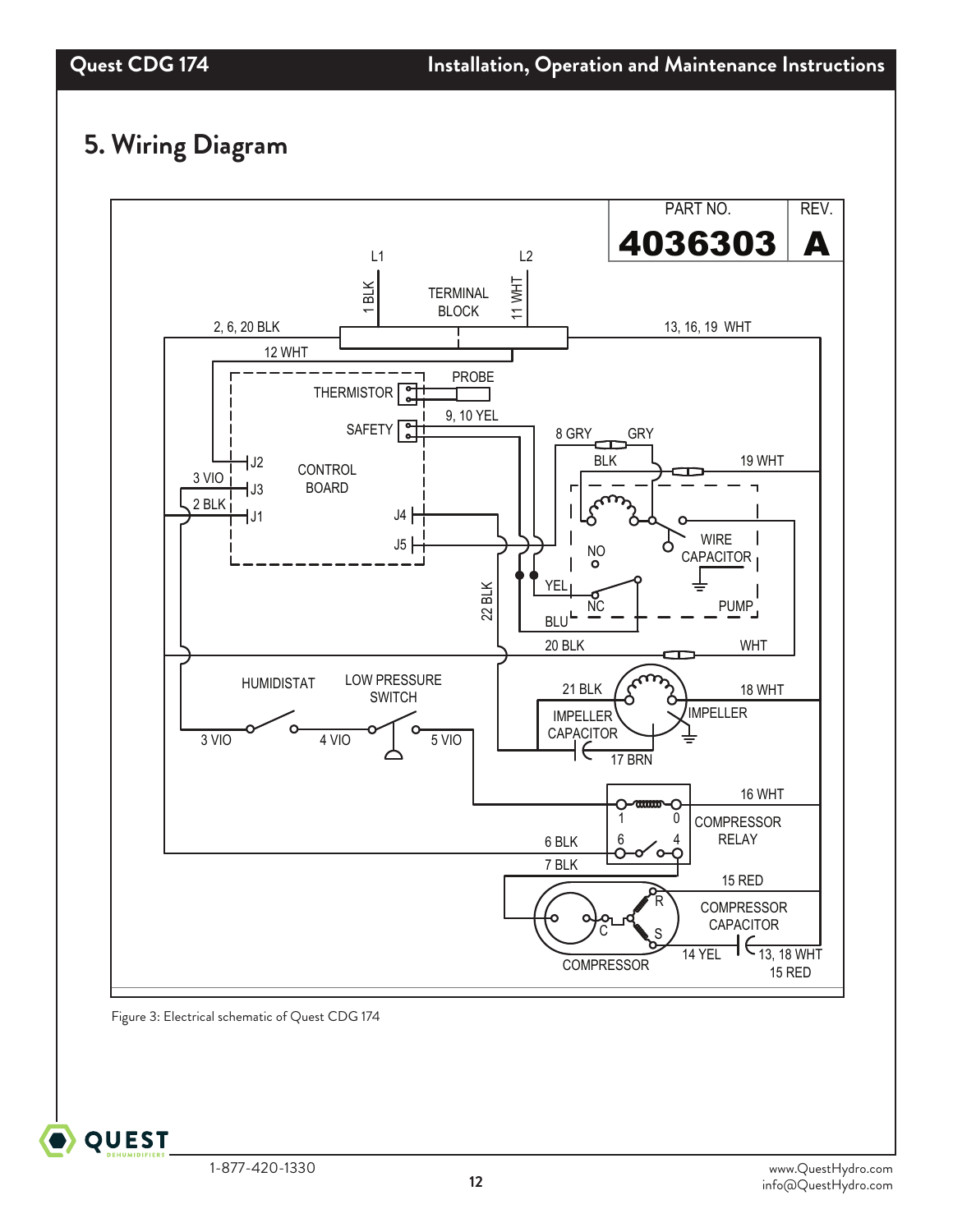# **6 Service Parts**

| ltem           | Description                     | Qty | Part No.   | Item | Description              | Qty | Part No.   |
|----------------|---------------------------------|-----|------------|------|--------------------------|-----|------------|
|                | <b>Top Cover</b>                |     | 4035206    | 19   | Condenser Coil           |     | 4028566    |
| 2              | Top Cover Hinge                 | 2   | 4027267    | 20   | Condensate Pump          |     | 4034605-01 |
| 3              | Wheel 12" Gray                  | 2   | 4026304    | 21   | Fan Motorized Impeller   |     | 4026657    |
| $\overline{4}$ | Cotter Pin 3/32"                | 2   | 1284404    | 22   | Inlet Ring               |     | 4034811    |
| 5              | Air Filter 1.75 x 15.5 x 19.5   | 1   | 4021475    | 23   | Wire Duct Collar         |     | 4028593    |
| 6              | Hose Vinyl 0.56 ID x 24         | 1   | 4029894    | 24   | Relay SPST 100/120V 25A  | 1   | 1970010    |
| 7              | Hose Vinyl 0.38 ID              | 1   | 4021909    | 25   | Filter Drier (not shown) | 1   | 4029510    |
| 8              | Hose Vinyl 0.25ID x 33          |     | 4024916    | 26   | Wire Harness (not shown) |     | 4034895    |
| 9              | Coupling Body 0.25 Tube         |     | 4024910    | 27   | Handle                   | 1   | 4026094    |
| 10             | Coupling Insert 0.38 Tube       |     | 4023080    | 28   | Bolt M10-1.5 X 35        | 2   | 1177792    |
| 11             | Control Board                   |     | 4033674    | 29   | Washer M10 X 30          | 2   | 4025517    |
| 12             | Capacitor Compressor 55mfd 370V | 1   | 4033032-06 | 30   | Hex Lock Nut M10-1.5     | 2   | 1223780    |
| 13             | Capacitor Impeller 15mfd 371V   |     | 4035235-07 | 31   | Humidity Controller      | 1   | 4027172    |
| 14             | Thermistor (not shown)          |     | 4034716-01 | 32   | Knob                     | 1   | 4021495    |
| 15             | Cord (14ga, 25')                |     | 4037569    | 33   | Skid Panel               | 1   | 4035913    |
| 16             | Compressor 11.9KBTU R410a       |     | 4034763    |      |                          |     |            |
| 17             | Overload Compressor             |     | 4034033    |      |                          |     |            |
| 18             | Evaporator Coil                 |     | 4034474-05 |      |                          |     |            |